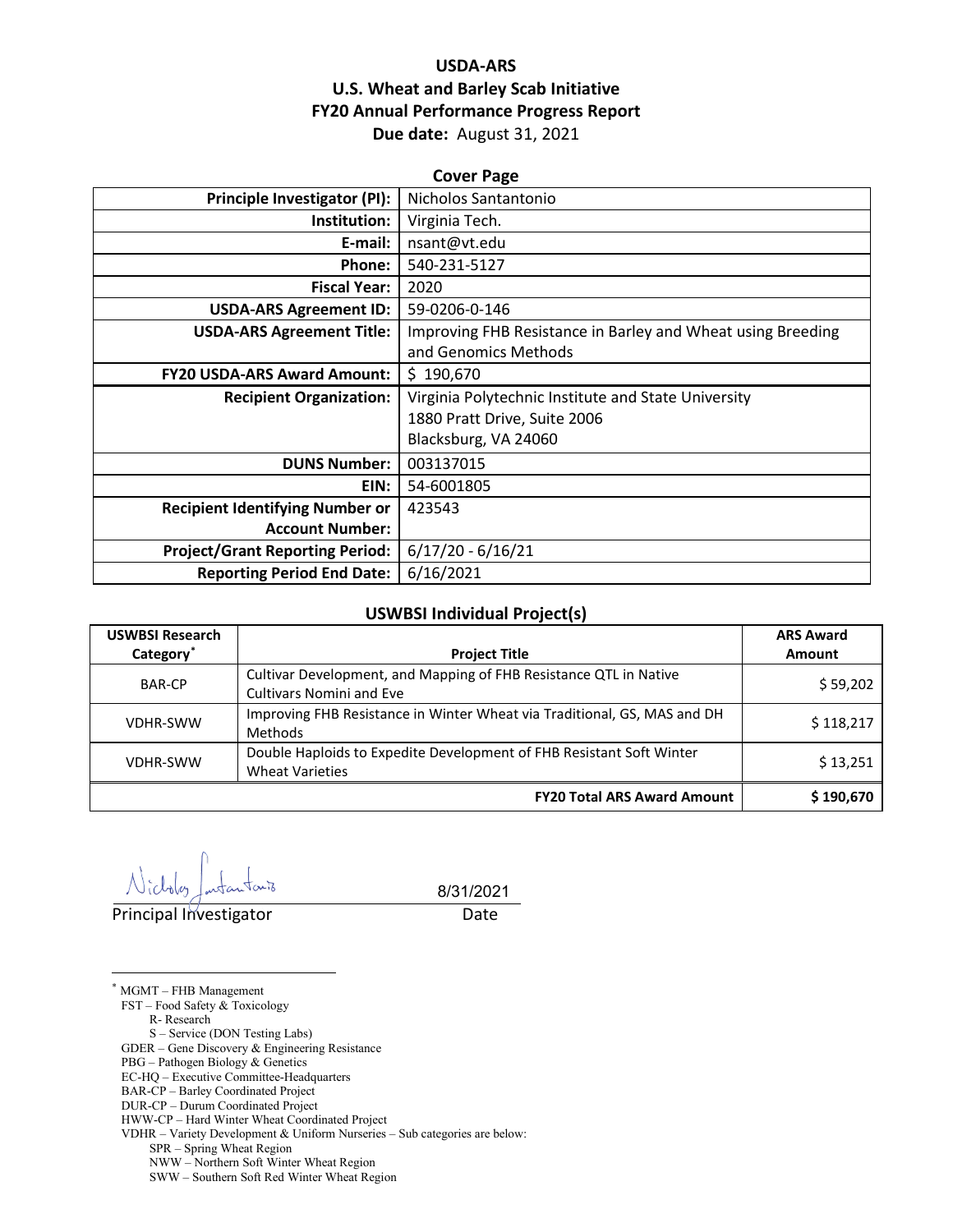## **Project 1:** *Cultivar Development, and Mapping of FHB Resistance QTL in Native Cultivars Nomini and Eve*

#### **1. What are the major goals and objectives of the research project?**

The specific objectives of this project are: 1) evaluate available barley germplasm for novel sources of FHB resistance; 2) develop barley cultivars with enhanced resistance to FHB and lower DON and; 3) map and validate QTL for FHB resistance in our native winter barley sources

**2. What was accomplished under these goals or objectives?** *(For each major goal/objective, address these three items below.)*

### **a) What were the major activities?**

In 2020‐21, 1,450 elite barley lines (hulled, hulless and malt) from the VT program, uniform FHB nurseries, regional trials, and other USWBSI collaborators were evaluated for FHB resistance in an inoculated, misted nursery at EVAREC in Warsaw, VA. Additionally, breeding populations derived from crosses made with FHB resistance sources (Island, AC Alberte, Atahulpa, Quest, MN Brite, FEG‐4‐98, and Fredrickson) are in advanced generations. This season (2020‐21), pure lines were evaluated and selected from 1,440 hulled and hulless and 2,640 malt FHB headrows at the Eastern Virginia AREC in Warsaw, VA. Fifty three segregating barley populations for FHB resistance in our scab nursery were evaluated and advanced in the program. Two Nomini mapping populations (Thoroughbred x Nomini (RIL) and Nomini x Violetta (DH)) were evaluated for FHB, morphological traits and DON in Warsaw VA and Kinston, NC location. Including previous years of evaluation, the Thoroughbred x Nomini and Violetta x Nomini populations have been observed in six and three inoculated and misted environments, respectively.

#### **b) What were the significant results?**

In spring of 2021, most of the barley crosses (350) included at least one FHB resistant parent (ARS15B12, VA13B‐25 LA, VA16BFHB‐268 NA, and 12ID2). A total of 75 new FHB crosses were made, and 53 barley breeding populations were evaluated in an inoculated, mist irrigated scab nursery. Individual heads were selected from these families and will be planted in fall of 2021, representing approximately 800 headrows.

An awnless line, VA16BFHB‐268 NA, with superior performance to Nomini as a forage barley was developed as part of this project and released in 2021. The newly released awnless cultivar expresses moderate resistance to FHB and lower DON accumulation similar to cultivar 'Nomini' and better than cultivars 'Secretariat' and 'Thoroughbred'.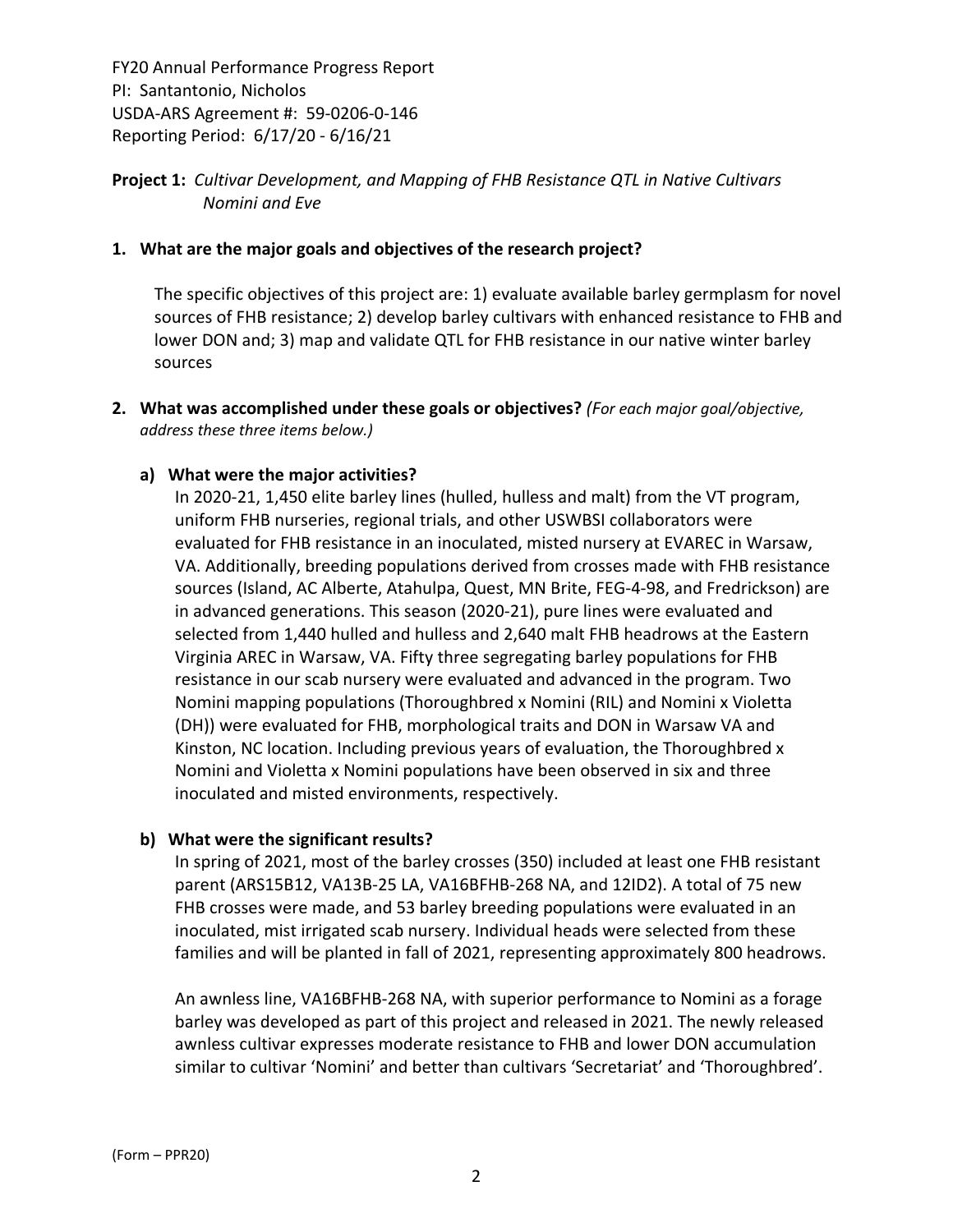> Mapping populations of Thoroughbred / Nomini (RIL) and Nomini / Violetta (DH) were evaluated in an inoculated mist irrigation nursery in Kinston, NC in 2020, where FHB ratings (0‐10) in each population averaged 4.8 and 4.2, respectively. Overall, this location provided the only reliable data in 2020 as very cold conditions in Virginia and freezing temperatures in Kentucky severely damaged the barley crop. As we continue to process the FDK and DON samples from each population, the FDK (%) data from Nomini / Violetta averaged 20.9% from the Kinston location. Preliminary linkage analysis has identified several QTL regions in the Thoroughbred / Nomini RIL population along chromosome 2H (Figure 1). Similarly, in the Nomini / Violetta DH population QTL regions were identified on chromosomes 2H and 7H. However, significant correlations differentiating row‐types, plant height, and flowering dates with FHB traits were seen in this population across 2018 and 2019 in the Virginia FHB site, as previously reported by others. Investigation into relationships between morphological and phenological traits, and FHB resistance loci is currently being conducted to ensure that identified QTL are not the result of pleiotropic effects. Lines from both populations exhibiting FHB and DON values lower than the parents and checks across 2018‐2019 with acceptable agronomic traits were advanced into observation tests in 2020‐2021.

#### **c) List key outcomes or other achievements.**

Pure lines derived from crosses between FHB resistant spring barley lines and adapted winter barley lines are being developed and evaluated for FHB resistance and agronomic performance. Several candidate regions have been identified as targets for marker assisted selection for FHB resistance, however it is currently unclear if these methods will be as effective as they have been demonstrated to be in winter wheat.

Ongoing research aims to use whole genome information for genomic prediction and selection of FHB traits. Towards this end, all barley lines advanced to yield trials will be genotyped with a high density marker panel to facilitate model development for genomic prediction of FHB traits.

The newly released line, VA16BFHB‐268 NA, provides producers in the eastern US, with a better option to cultivar Nomini having good to moderate resistance to prevalent diseases including FHB and low DON accumulation.

## **3. Was this research impacted by the COVID‐19 pandemic (i.e. university shutdowns and/or restrictions, reduced or lack of support personnel, etc.)? If yes, please explain how this research was impacted or is continuing to be impacted.**

This research was impacted by the COVID‐19 pandemic in multiple ways, including setbacks due to mandatory quarantine periods for personnel both in the breeding program and at the experiment station (due to expected exposure), increased costs of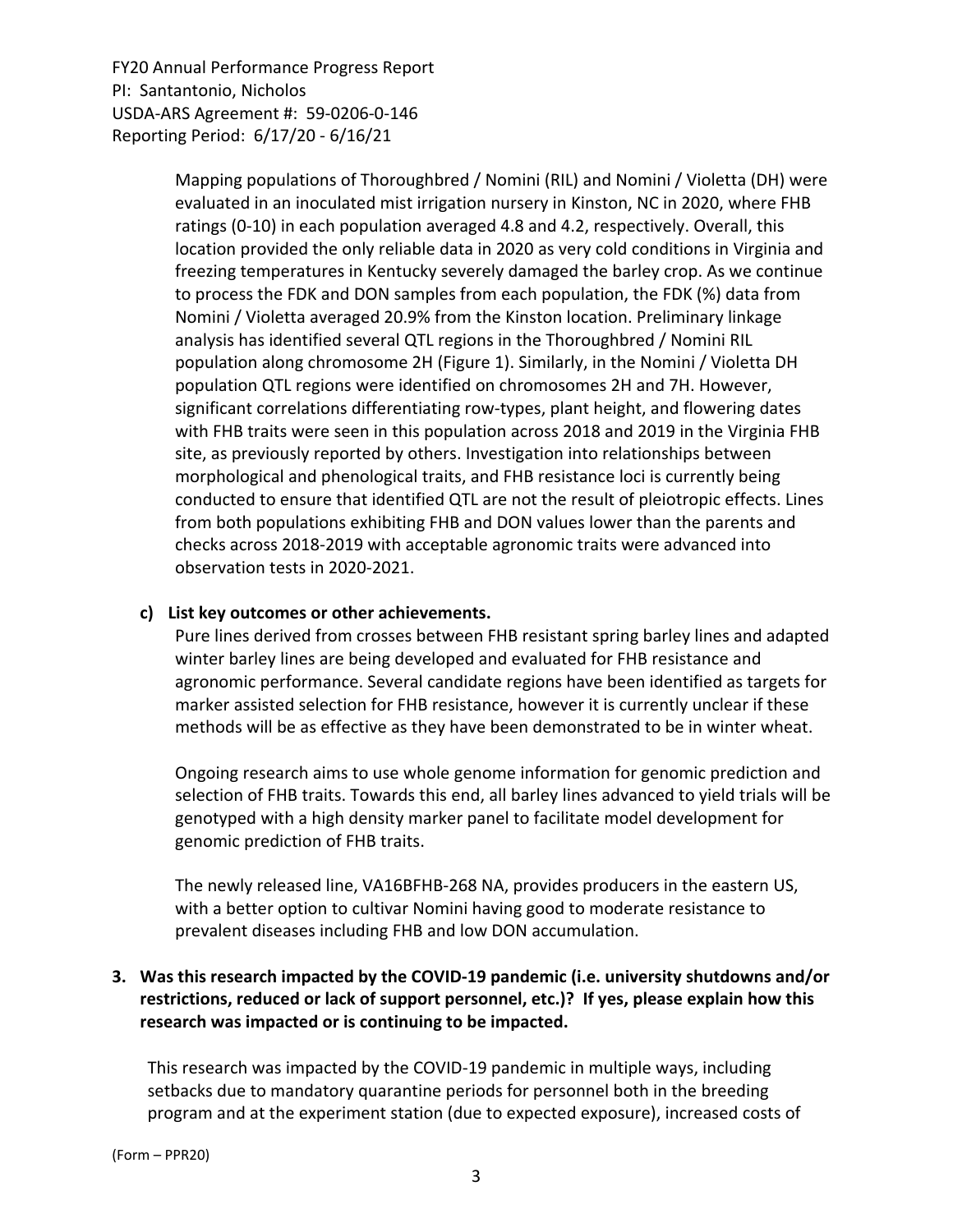> transportation (1 car per person) and accommodations (one room per person) when traveling to the experiment station in Warsaw VA. Contractual services were greatly impeded by supply chain issues and limited working hours, which delayed DON samples processing among other services. Despite these challenges, most of the field, greenhouse and lab operations were completed successfully.

### **4. What opportunities for training and professional development has the project provided?**

This project has provided training for FHB evaluation and screening to employees at the Eastern Virginia AREC including current and new research specialists and undergraduate students. The annual USWBSI meeting has contributed to the professional development of the research lead, Dr. Joshua Fitzgerald, through participation in multiple coordinated projects.

#### **5. How have the results been disseminated to communities of interest?**

Data on FHB index, FDK, ISK, and DON obtained from the Virginia's state barley variety trial are reported at field days and online (https://resources.ext.vt.edu/contentdetail?contentid=3239&contentname=Small%20Gra ins%20in%202021) to promote selection and production of FHB resistant cultivars.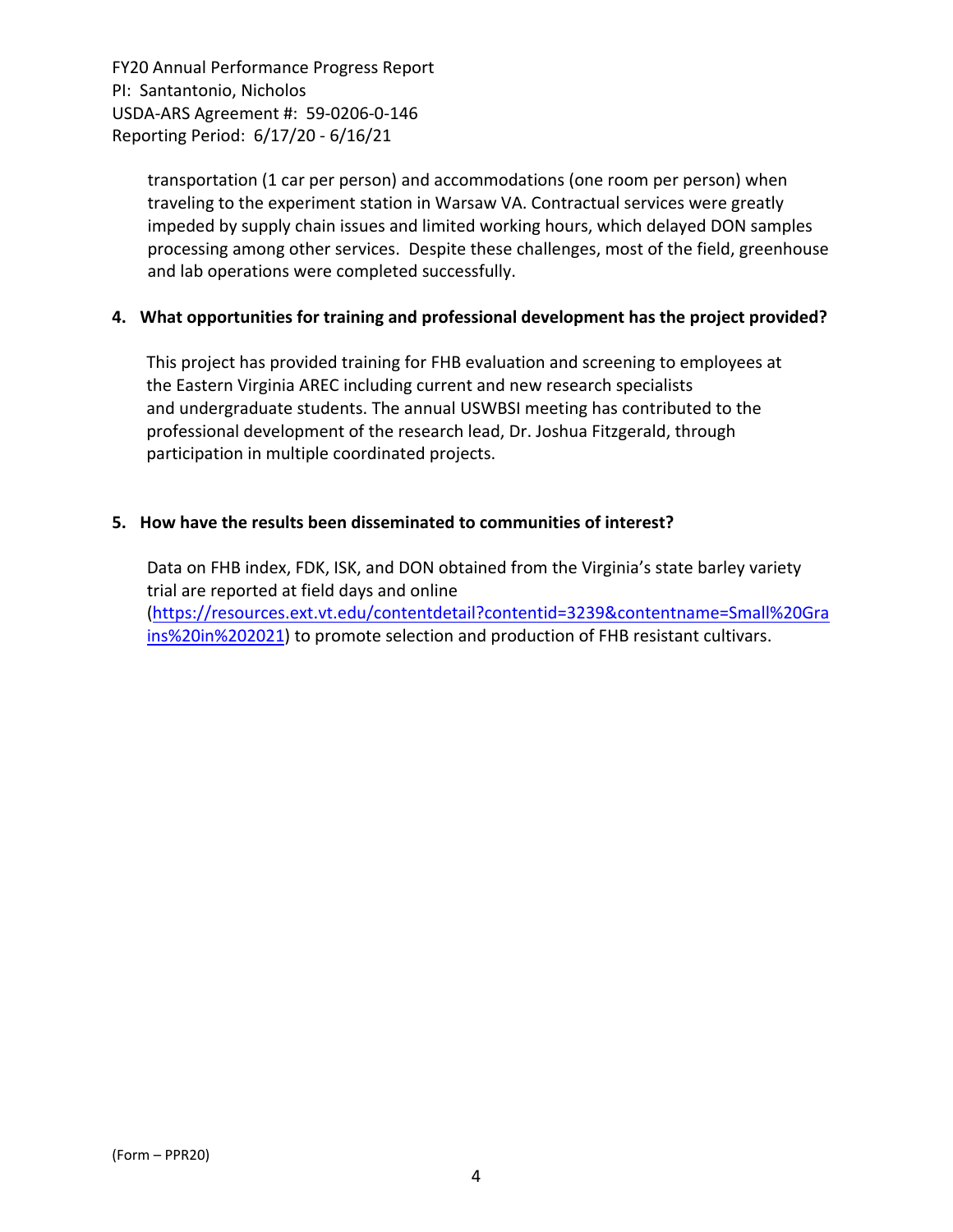

**Figure 1:** Map of barley chromosome 1H‐6H harboring both morphological (green) and FHB (red) QTLs in the THoroughbred x Nomini RIL population evaluated in 6 environments over 2017‐2020. Three significant FHB related QTL regions were identified on chromosome 2H spanning 125‐132 cM, 145‐148 cM, and 264‐271 cM, respectively.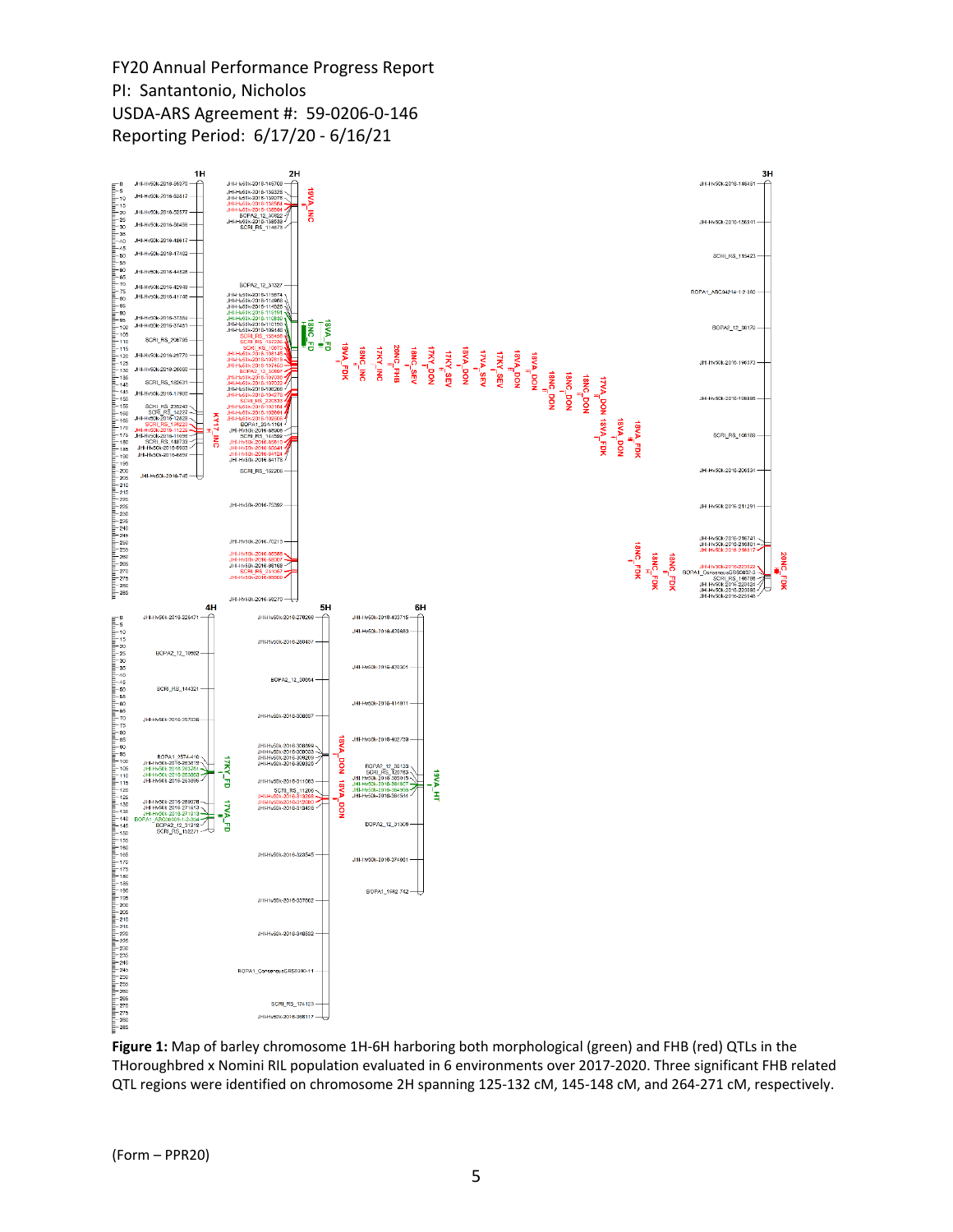### **Project 2:** *Improving FHB Resistance in Winter Wheat via Traditional, GS, MAS and DH Methods*

#### **1. What are the major goals and objectives of the research project?**

The specific objectives of this research are to: 1) incorporate and combine resistance genes from newly improved scab resistant germplasm and/or scab-tolerant native wheat lines to develop and release commercially viable cultivars and; 2) accelerate the release of scab resistant cultivars and/or germplasm using marker assisted breeding, genomic selection and doubled haploid methods.

**2. What was accomplished under these goals or objectives?** *(For each major goal/objective, address these three items below.)*

#### **a) What were the major activities?**

Marker haplotypes linked to 9 scab resistance genes located on wheat chromosomes 2D, 3B (*Fhb1*), and 5A of Ning 7840, 1B of Jamestown, 2B and 3B of Bess, 3B of Massey, and 1A, and 6A of Neuse were used to screen, characterize and select parents and their progeny for FHB resistance genes. Marker haplotypes linked to 44 disease resistance, phenological or morphological traits were also screened to select parents with other important agronomic loci. One hundred and four parents were selected based on observed phenotypic scab resistance, FHB marker genotypes and agronomic performance. Of these, 24 lines had positive marker scores for *Fhb1*.

Previous use of genomic estimated breeding values for scab resistance in the program were limited to considerations of GEBVs as a separate trait. In preparation to transition from a marker‐assisted and phenotypic selection approach, to one that includes genome‐wide information to predict breeding values that are selected upon *per se* (i.e. genomic selection), all Virginia Tech soft winter wheat breeding lines were genotyped using genotyping by sequencing (GBS) at the USDA wheat genotyping lab at North Carolina State University. This includes all lines evaluated in yield trials starting in 2019 through the foreseeable future. We are currently working to build the foundational capacities to collect (digital data collection: Fieldbook), store (breeding database: BreeDBase) and effectively utilize genomic information for decision making (custom genomic prediction and selection algorithms).

Segregation populations (395 F2, 87 F3, 42 F4, 2 F5 populations) of FHB crosses were evaluated in the inoculated scab nursery. However, due to a limited water supply at a new location, mist was not applied to these populations to save water for application to pure line trials (e.g. regional nursery entries). Heads were selected from 10 F4 and F5 families to derive approximately 150‐200 pure lines per family for the following field season.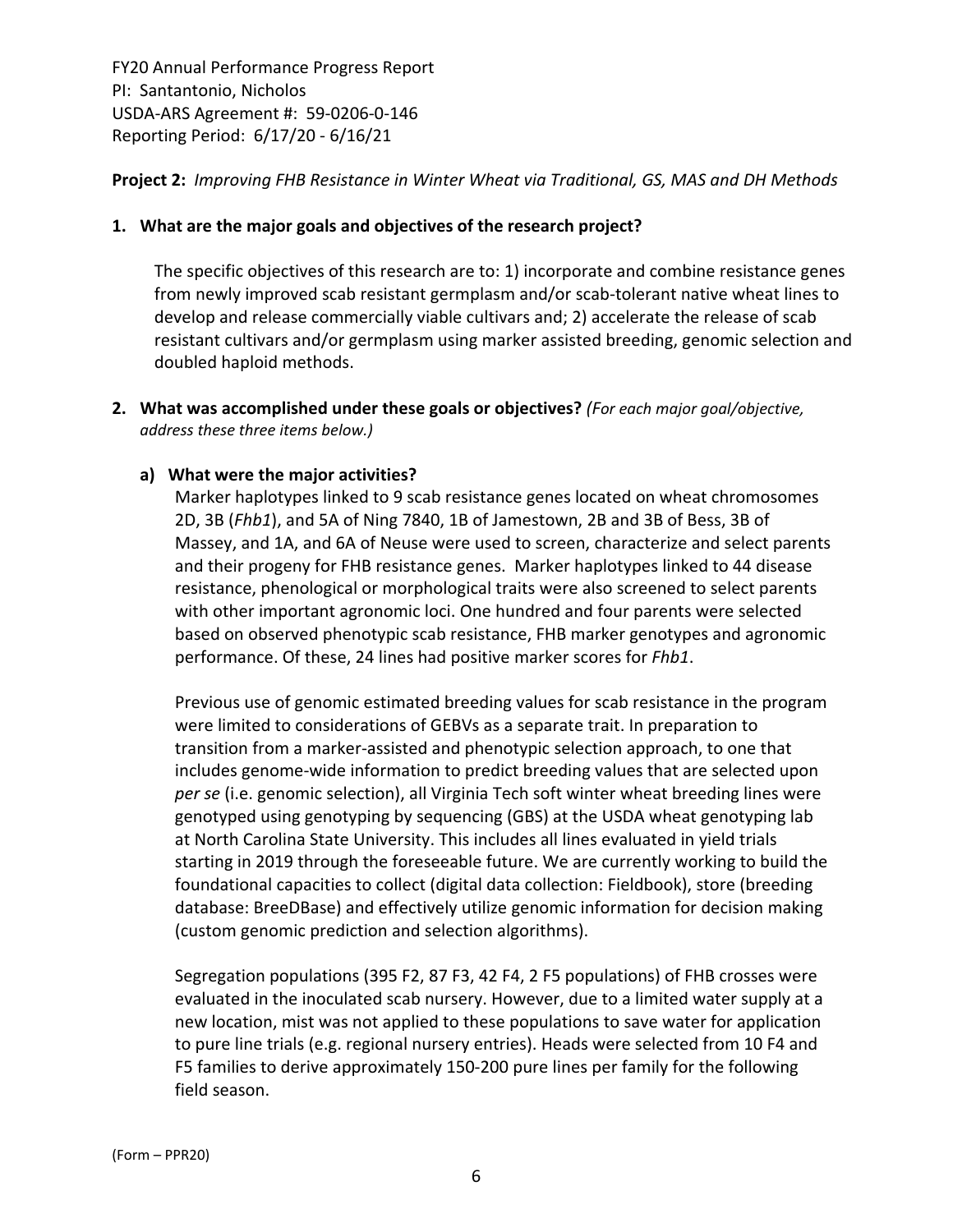> A total of 4,400 FHB SRW headrows were evaluated for agronomic traits and 177 were advanced to observational yield trials for the 2021‐2022 season. These lines will be genotyped in the fall of 2021. It is expected that selection based on GEBVs for FHB traits will be conducted at this stage in future years.

> Materials from the Gulf Atlantic (56 lines) and Mason Dixon (76 lines) regional cooperative nurseries were evaluated in a misted and inoculated (cultured corn kernels) *Fusarium* (scab) nursery. All entries from the NUWWSN, PNUWWSN and SUWWSN (170 lines) were evaluated in the scab nursery and included in a single replicate observational yield trial for evaluation of other disease and agronomic traits, with samples subsequently sent to the Soft Wheat Quality Lab for milling and baking quality analysis.

### **b) What were the significant results?**

A combined total of 447 successful crosses out of 534 crosses made were accomplished in March and April of 2021. Of these, 32 (7.2%) had one FHB QTL, 87 (19.5%) had 2 FHB QTL, 129 (28.9%) had 3 FHB QTL, 106 (27.3%) had 4 FHB QTL, 66(14.8%) had 5 FHB QTL, 25(5.6%) had 6 FHB QTL, and 2 had 8 FHB QTL (0.4%) expected in the F1 hybrid. Extra emphasis was directed to crosses containing at least one parent with *Fhb1*, resulting in a total of 252 crosses with the *Fhb1* resistance allele, representing 56.4% of the crosses made. Of these, 35 crosses were made between parents that each contained *Fhb1*, and thus all lines derived from these crosses should contain *Fhb1*.

FHB infection and disease progression in the scab nursery was low, mirroring the disease progression of other pathogens in 2021, including leaf rust and powdery mildew. Known susceptible checks did exhibit FHB and DON scores higher than known resistant materials, but many DON levels were undetectable, indicating poor infection rates. To encourage better infection and disease progression, fresh isolates will be used to inoculate corn kernels, as well as daily spray applications of inoculum during flowering for the 2021‐2022 growing season.

A significant yield reduction is often observed in crosses made with parents containing *Fhb1*, however we are seeing evidence that this is due to linkage or negative epistasis, as opposed to pleiotropy. Several lines in the program containing *Fhb1* have been shown to demonstrate excellent agronomic performance as well as scab resistance, suggesting that linkage drag has been reduced through recombination. This has led to interest from private seed companies looking to license lines developed at Virginia Tech with *Fhb1* and high yield and quality.

## **c) List key outcomes or other achievements.**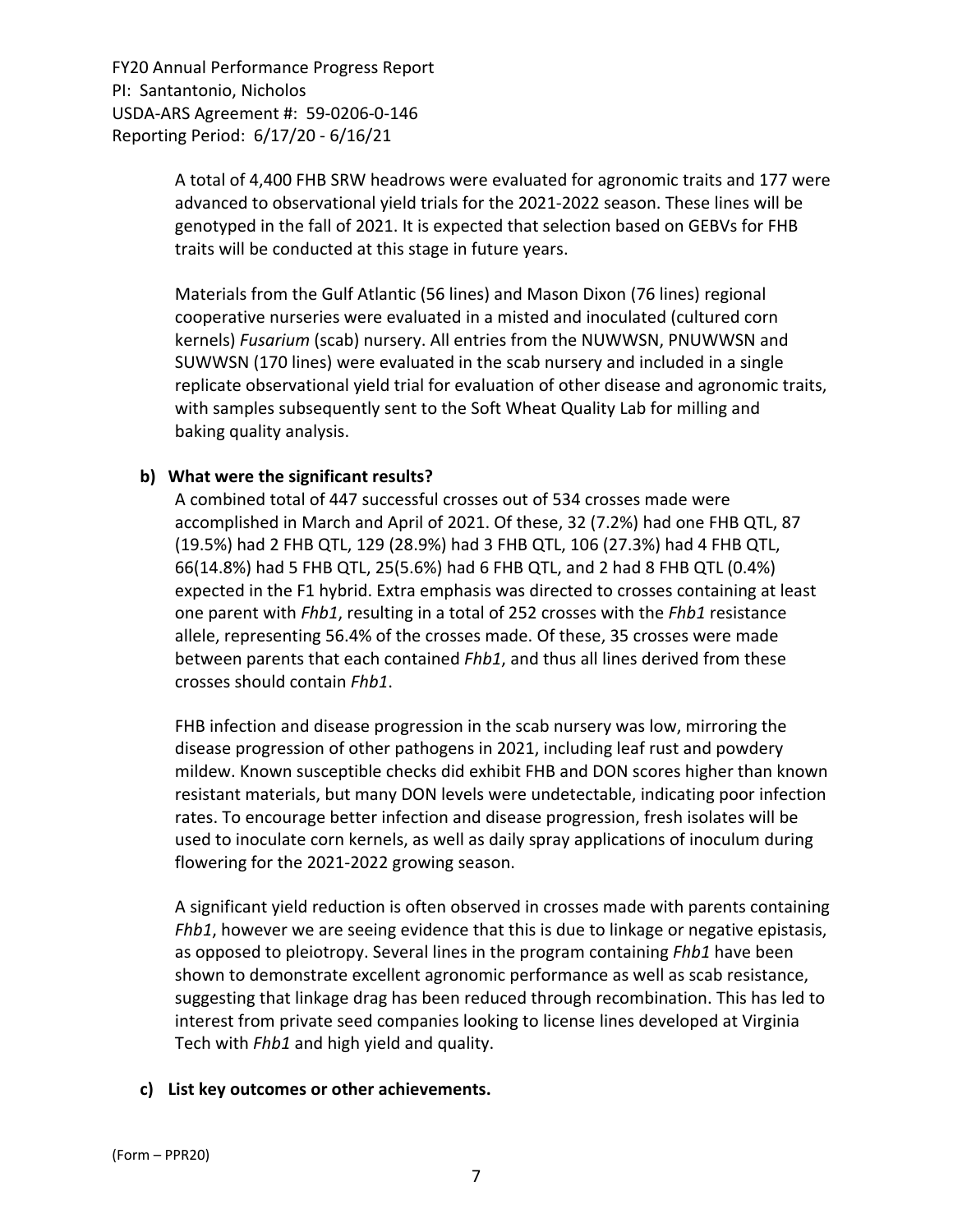> Through many years of work, Dr. Carl Griffey developed lines through marker assisted selection for FHB QTL that now populate each stage of the breeding program. The 2020‐2021 field season highlighted five lines, 15VDH‐FHB‐MAS25‐15, 15VDH‐FHB‐ MAS33‐13, 15VDH‐FHB‐MAS38‐01, 17VDH‐SRW01‐077 and VA17W‐75, that have superior scab resistance and good agronomic performance. These lines are candidates for release in spring of 2022, with private seed companies expected to bid on exclusive licenses for several of these lines. A public release of a highly scab resistant line with excellent agronomic performance is anticipated within the next year or two.

## **3. Was this research impacted by the COVID‐19 pandemic (i.e. university shutdowns and/or restrictions, reduced or lack of support personnel, etc.)? If yes, please explain how this research was impacted or is continuing to be impacted.**

This research was impacted by the COVID‐19 pandemic in multiple ways, including setbacks due to mandatory quarantine periods for personnel both in the breeding program and at the experiment station (due to expected exposure), increased costs of transportation (1 car per person) and accommodations (one room per person) when traveling to the experiment station in Warsaw VA. Contractual services were greatly impeded by supply chain issues and limited working hours. Despite these challenges, most of the field, greenhouse and lab operations were completed successfully.

## **4. What opportunities for training and professional development has the project provided?**

The scab nursery has been largely run and managed by a former Postdoc and current Research Associate, Dr. Joshua Fitzgerald, allowing him experience in managing field trials and collaborations. His work as the scab breeder at Virginia Tech funded almost entirely by the USWBSI has prepared him to run his own breeding program.

#### **5. How have the results been disseminated to communities of interest?**

Results from all collaborative nurseries are being compiled and distributed to all collaborators as DON data becomes available. We are currently working to incorporate FHB results into a format for submission to T3 (The Triticeae Toolbox), anticipated to be completed by 2022. Data on agronomic performance, FHB index, FDK, ISK, and DON obtained from the Virginia's state wheat variety trial are reported at field days and in the Virginia Tech Small Grains Variety Test publication:

https://resources.ext.vt.edu/contentdetail?contentid=3239&contentname=Small%20Grai ns%20in%202021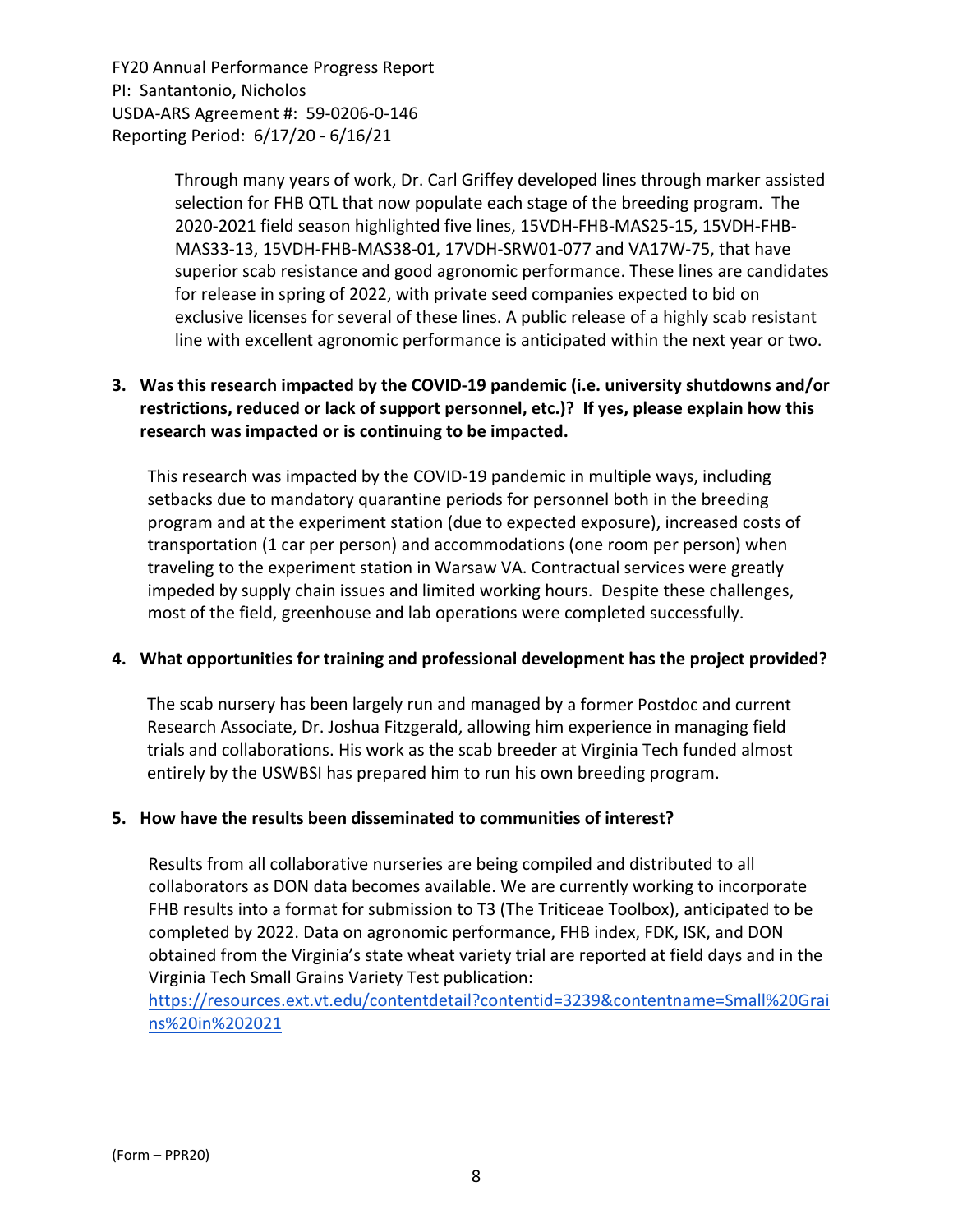## **Project 3:** *Double Haploids to Expedite Development of FHB Resistant Soft Winter Wheat Varieties*

## **1. What are the major goals and objectives of the research project?**

Objectives are to: (1) Increase the number of FHB resistant varieties available to farmers to reduce DON in the US grain supply by utilizing doubled haploid (DH) technology to decrease the breeding cycle leading to release of FHB resistant varieties at a faster rate with improved efficiency. A greater choice of FHB resistant varieties in the seed market is key to reducing DON presence within the national wheat supply chain. 2) Increase efficiency of coordinated project breeding programs to develop and release FHB resistant varieties. This will be accomplished by a unique sharing of selected DHs among all VDHR‐SWW breeders, leading to a much larger number of FHB resistant DHs in regional yield trials in a decreased time frame.

This will practically ensure that no line goes unnoticed and robust, multi‐location data for individual lines will provide appropriate information needed to justify release and licensing to companies for marketing to growers. (3) Implement breeding technologies to enhance short term and long-term improvement of FHB resistance and to efficiently introgress effective resistance genes into breeding germplasm. Prior to selection of crosses for DH production, enrichment of FHB QTL and other important QTL using established markers and the USDA ARS Eastern Regional Small Grains Genotyping Lab.

**2. What was accomplished under these goals or objectives?** *(For each major goal/objective, address these three items below.)*

#### **a) What were the major activities?**

F1 seed (VA13W‐174 / Pioneer W050216N2) developed in 2018 was top‐crossed to parents 13VTK59‐55 and 15VDH‐FHB‐MAS25‐08 with complementary FHB alleles in spring of 2019, and sent to Heartland for Doubled Haploid (DH) production. A total of 443 DH top‐cross progeny headrows were planted in the fall of 2020 and evaluated for agronomic performance and disease resistance in the spring of 2021. Of these, 36 lines were selected for evaluation in observational yield tests for the 2021‐2022 field season in two of three locations in Blacksburg VA, Warsaw VA, and Urbana‐Champaign, Illinois in a sparse testing design. Thirty three of these lines contained sufficient remnant seed to send 10 grams of seed to each VDHR cooperator for headrow evaluation in 2021‐ 2022 field season. An additional 26 lines developed through this project at North Carolina State were selected from headrows grown in Virginia and advanced to observational yield trials.

Similarly, plants from three top-cross families with pedigrees CROPLAN 8550 / USG 3118 // 15VDH‐FHB‐MAS33‐13, NC14‐23372 / GA061471‐15LE38 // 15VDH‐FHB‐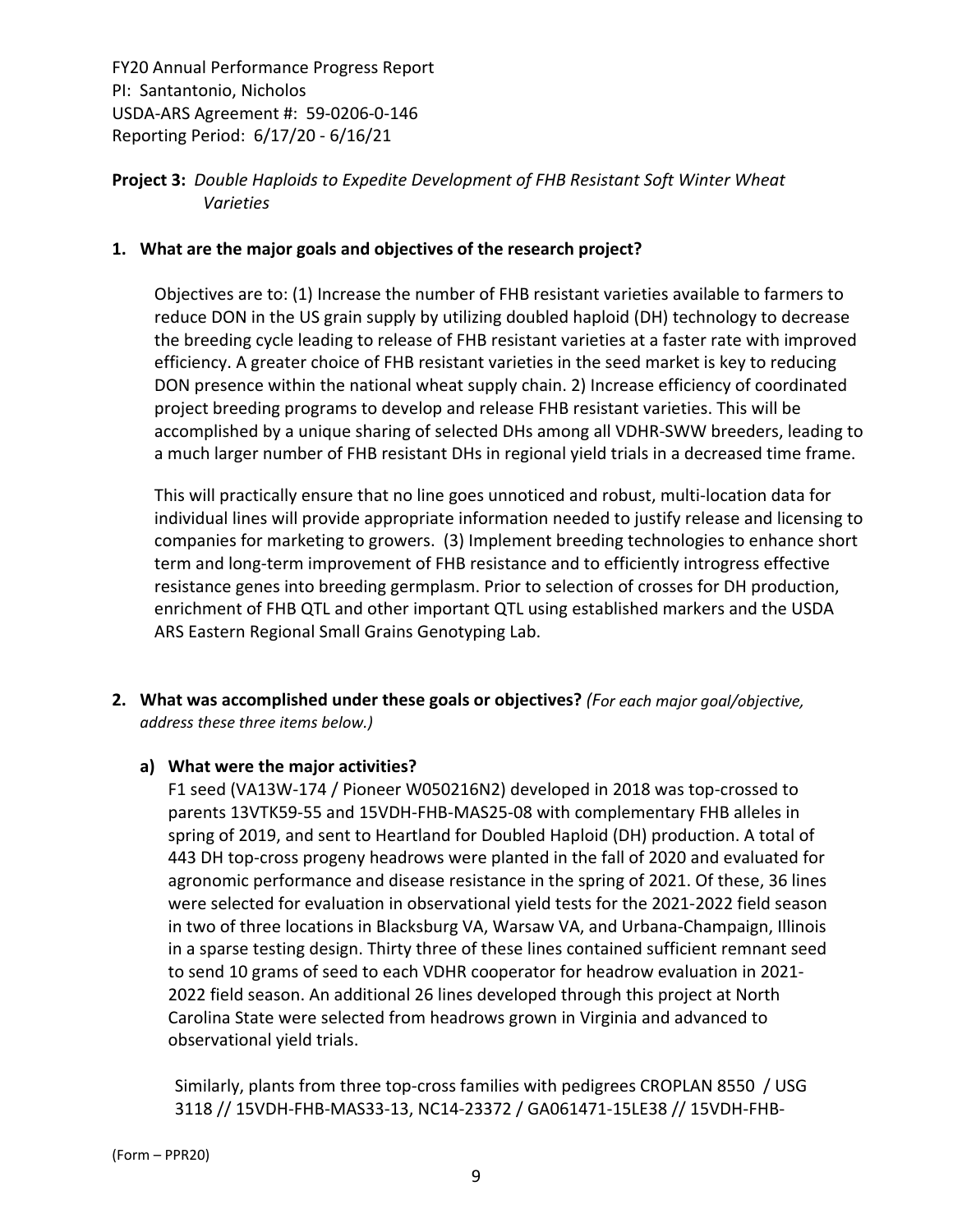> MAS33‐13, and CROPLAN 8550 / 13VTK434‐89// 16VDH‐SRW07‐067 were sent for DH production in 2020 and at least 224 DH lines planted in headrows will for selection in spring of 2022. The reduced number of lines is due to the increase in cost from an expected \$30 per line to \$45 per line.

> In a typical year of this research project, top‐crosses with F1 hybrids are made to pyramid known FHB QTL in elite materials. However, in April of 2020, all the crossed parent plants in the greenhouse were mistakenly sprayed with a sprayer containing new insecticide, and sufficient residual herbicide from a previous spraying event to effectively kill all parent plants before viable F1 seed was produced. A decision was therefore made to abandon top‐crosses for the year, and instead put additional focus on single crosses for FHB QTL for DH production in the 2021 crossing season, with top‐ crosses for DH production to resume in 2022

#### **b) What were the significant results?**

**Table 1:** Single crosses made in 2021 selected for DH production for the 2022‐2023 field season. The number of unique FHB QTL segregating in the population is indicated.

| <b>Cross</b>             | <b>Number of FHB QTL</b> | Has $Fhb1*$ |
|--------------------------|--------------------------|-------------|
| VA20W-171 / 17VTK19-15   |                          |             |
| DH15SRW67-151 / VA19W-89 | D                        |             |
| 17VTK4-29 / VA20W-171    |                          |             |
| 18VDH-FHB-MAS07-173-03 / |                          |             |
| 18VDH-FHB-MAS07-164-08   |                          |             |
| VA19W-89 / Liberty 5658  |                          |             |

\* 0 indicates that neither parent has *Fhb1*, 1 indicates that one parent contains *Fhb1*, and a 2 indicates both parents contain *Fhb1*.

Five single crosses made in spring of 2021 were selected for DH production at Heartland based on a simple selection index calculated with expected family yield performance with a weight of 5, and FHB QTL weighted as 1 for each QTL, with the exception of Fhb1, which was assigned a weight of 2 (Table 1). Lines designated with "VDH‐FHB‐MAS" were developed through this project in previous years.

Twenty five lines developed through the project were evaluated in advanced yield nurseries in the 2020‐2021 harvest season. Five of these lines were tested in regional yield trials and demonstrated excellent (3) to average (2) agronomic performance while exhibiting excellent scab resistance. The remaining 20 lines were evaluated in two locations in Virginia, and exhibited an average FHB rating of 1.7 compared to an average FHB rating of 5.7 for susceptible checks. Seven of these lines were advanced to regional nurseries for the 2021‐2022 growing season.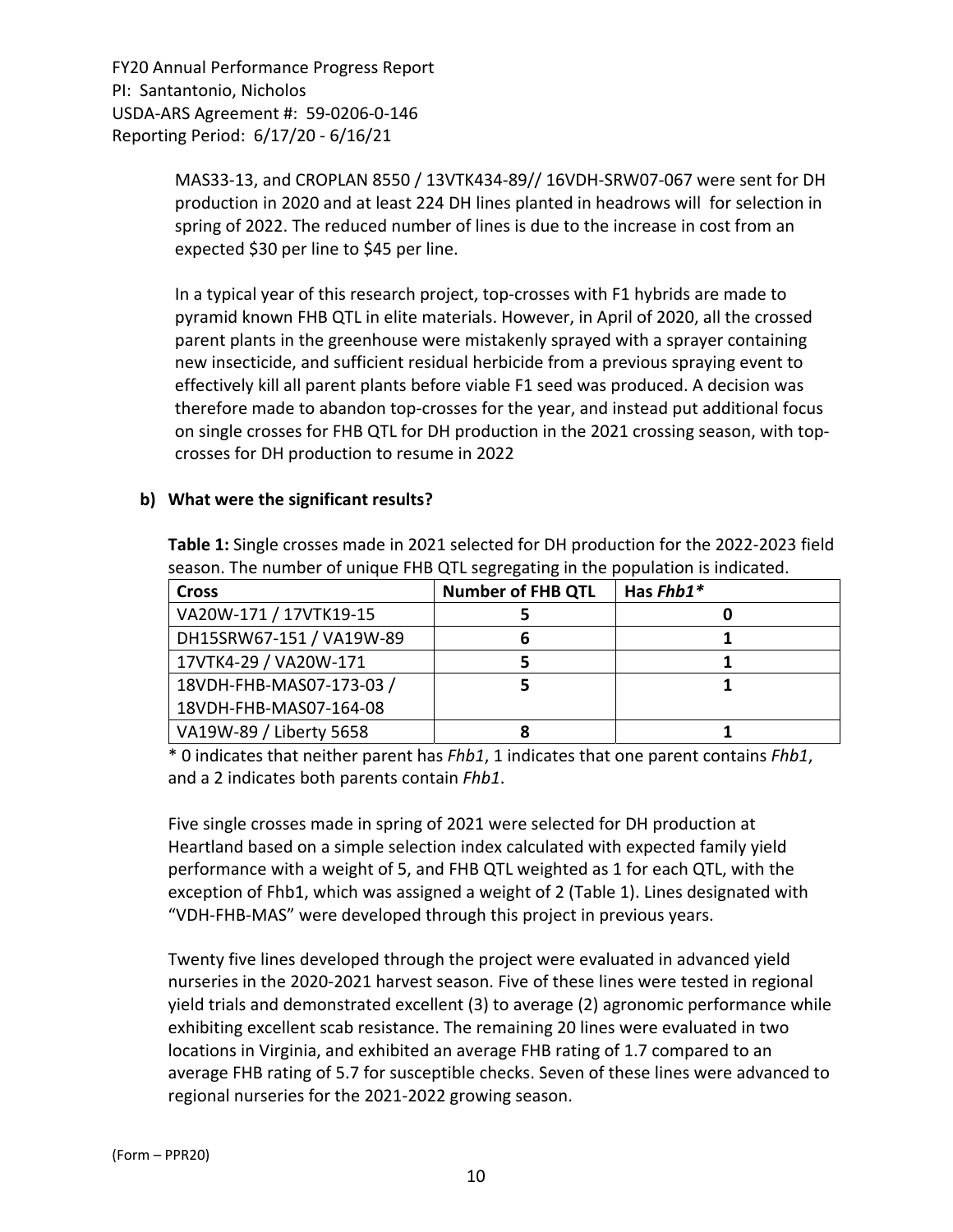## **c) List key outcomes or other achievements.**

Led by Dr. Carl Griffey, marker assisted top-crossing for FHB QTL with DH production to reduce time to release, has resulted in superior materials in late stage testing. Lines 15VDH‐FHB‐MAS25‐15, 15VDH‐FHB‐MAS33‐13, and 15VDH‐FHB‐MAS38‐01, were all developed through this project and are current candidates for release in spring of 2022. All three lines contain *Fhb1*, are highly scab resistant and exhibit excellent agronomic performance. Private seed companies are expected to bid on exclusive licenses for one or more these lines. One of these lines will likely be released as a public variety in the next year.

Additionally, the top‐cross project and the sharing of DH lines across collaborators has populated several stages of all the breeding programs, providing valuable elite germplasm for crossing and potential release.

## **3. Was this research impacted by the COVID‐19 pandemic (i.e. university shutdowns and/or restrictions, reduced or lack of support personnel, etc.)? If yes, please explain how this research was impacted or is continuing to be impacted.**

This research was impacted by the COVID‐19 pandemic in multiple ways, including setbacks due to mandatory quarantine periods for personnel both in the breeding program and at the experiment station (due to expected exposure), increased costs of transportation (1 car per person) and accommodations (one room per person) when traveling to the experiment station in Warsaw VA. Contractual services were greatly impeded by supply chain issues and limited working hours. Despite these challenges, most of the field, greenhouse and lab operations were completed successfully.

#### **4. What opportunities for training and professional development has the project provided?**

The project has provided training and experience for a graduate student, Cameron Hoyt, in the selection and crossing of parents for pyramiding QTL, as well as considerations related to other agronomic traits when considering parent pairs.

#### **5. How have the results been disseminated to communities of interest?**

FHB DH lines have been distributed to collaborators, and advanced FHB DH lines have been evaluated in regional nurseries. Data on agronomic performance, FHB index, FDK, ISK, and DON obtained from the Virginia's state wheat variety trial are reported at field days and in the Virginia Tech Small Grains Variety Test publication: https://resources.ext.vt.edu/contentdetail?contentid=3239&contentname=Small%20Grai ns%20in%202021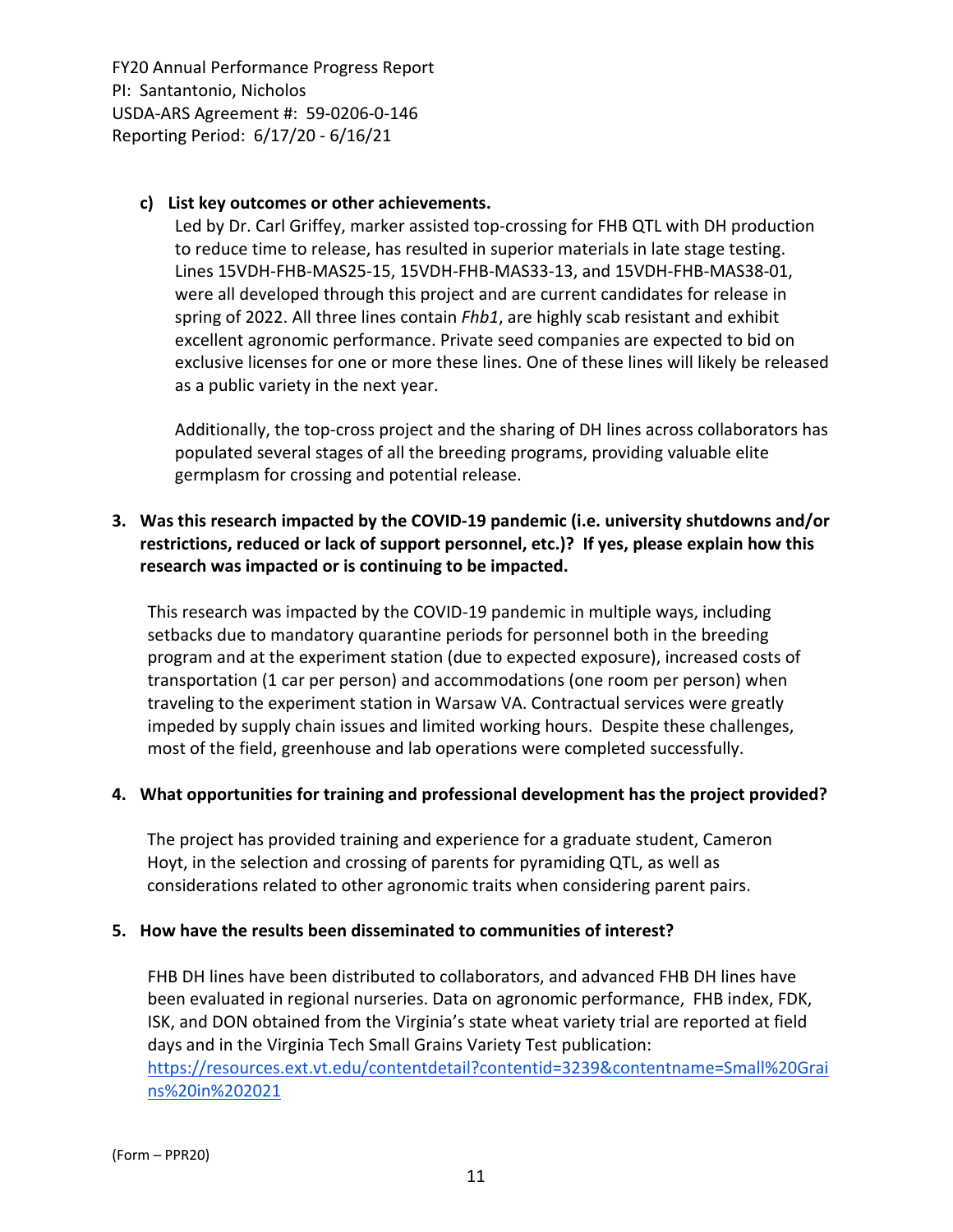# **Training of Next Generation Scientists**

**Instructions:** Please answer the following questions as it pertains to the FY20 award period (6/17/20 ‐ 6/16/21). The term "support" below includes any level of benefit to the student, ranging from full stipend plus tuition to the situation where the student's stipend was paid from other funds, but who learned how to rate scab in a misted nursery paid for by the USWBSI, and anything in between.

**1. Did any graduate students in your research program supported by funding from your USWBSI grant earn their MS degree during the FY20 award period?**  $\Box$ Yes  $\boxtimes$ No  $\Box$  Not Applicable

**If yes, how many?** Click to enter number here.

**2. Did any graduate students in your research program supported by funding from your USWBSI grant earn their Ph.D. degree during the FY20 award period?**

 $\Box$ Yes  $\boxtimes$ No  $\Box$  Not Applicable

**If yes, how many?** Click to enter number here.

**3. Have any post docs who worked for you during the FY19 award period and were supported by funding from your USWBSI grant taken faculty positions with universities?**  $\square$ Yes  $\square$ No  $\square$  Not Applicable

**If yes, how many?** Click to enter number here.

**4. Have any post docs who worked for you during the FY20 award period and were supported by funding from your USWBSI grant gone on to take positions with private ag‐ related companies or federal agencies?**

 $\square$ Yes  $\square$ No  $\square$  Not Applicable

**If yes, how many?** Click to enter number here.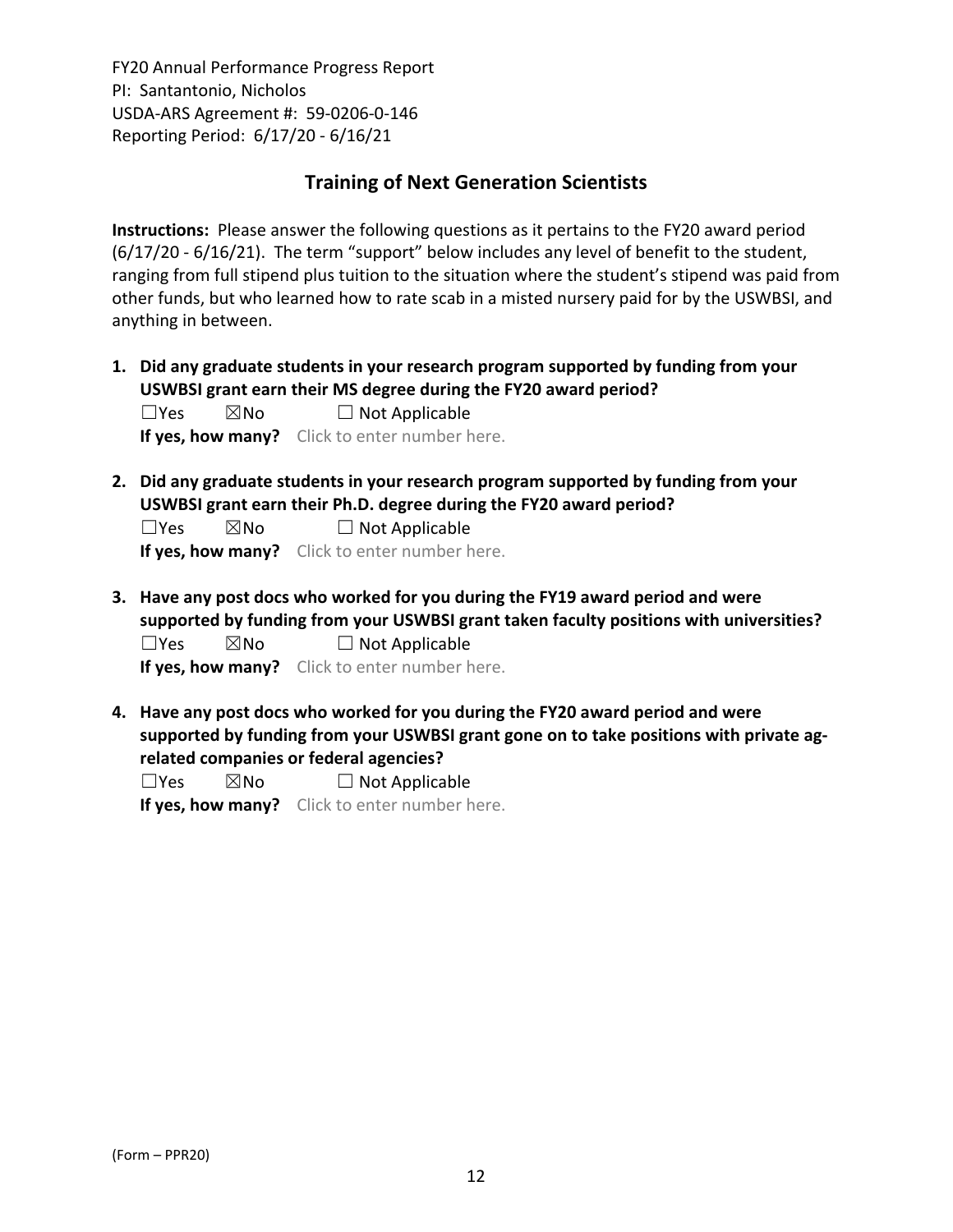# **Release of Germplasm/Cultivars**

**Instructions:** In the table below, list all germplasm and/or cultivars released with full or partial support through the USWBSI during the FY20 award period (6/17/20 - 6/16/21). All columns must be completed for each listed germplasm/cultivar. Use the key below the table for Grain Class abbreviations. 

| <b>Name of Germplasm/Cultivar</b> | <b>Grain Class</b>    | <b>FHB Resistance</b>                                  | <b>FHB</b><br>Rating<br>$(0-9)$  | Year<br><b>Released</b> |
|-----------------------------------|-----------------------|--------------------------------------------------------|----------------------------------|-------------------------|
| <b>VA16BFHB-268 NA</b>            | BAR-<br>Barley        | MR - Moderately<br>Resistant                           | 3.5                              | 2021                    |
| Click here to enter text.         | Select Grain<br>Class | Select what represents<br>your most resistant<br>check | Enter as<br>$text 0-9$<br>rating | Select Year             |
| Click here to enter text.         | Select Grain<br>Class | Select what represents<br>your most resistant<br>check | Enter as<br>text 0-9<br>rating   | Select Year             |
| Click here to enter text.         | Select Grain<br>Class | Select what represents<br>your most resistant<br>check | Enter as<br>text 0-9<br>rating   | Select Year             |
| Click here to enter text.         | Select Grain<br>Class | Select what represents<br>your most resistant<br>check | Enter as<br>text 0-9<br>rating   | Select Year             |
| Click here to enter text.         | Select Grain<br>Class | Select what represents<br>your most resistant<br>check | Enter as<br>text 0-9<br>rating   | Select Year             |
| Click here to enter text.         | Select Grain<br>Class | Select what represents<br>your most resistant<br>check | Enter as<br>text 0-9<br>rating   | Select Year             |
| Click here to enter text.         | Select Grain<br>Class | Select what represents<br>your most resistant<br>check | Enter as<br>text 0-9<br>rating   | Select Year             |
| Click here to enter text.         | Select Grain<br>Class | Select what represents<br>your most resistant<br>check | Enter as<br>text 0-9<br>rating   | Select Year             |
| Click here to enter text.         | Select Grain<br>Class | Select what represents<br>your most resistant<br>check | Enter as<br>text 0-9<br>rating   | Select Year             |
| Click here to enter text.         | Select Grain<br>Class | Select what represents<br>your most resistant<br>check | Enter as<br>text 0-9<br>rating   | Select Year             |
| Click here to enter text.         | Select Grain<br>Class | Select what represents<br>your most resistant<br>check | Enter as<br>text 0-9<br>rating   | Select Year             |
| Click here to enter text.         | Select Grain<br>Class | Select what represents<br>your most resistant<br>check | Enter as<br>text 0-9<br>rating   | Select Year             |
| Click here to enter text.         | Select Grain<br>Class | Select what represents<br>vour most resistant<br>check | Enter as<br>text 0-9<br>rating   | Select Year             |

NOTE: Leave blank if you have nothing to report or if your grant did NOT include any VDHR-related projects.

**NOTE:** List the associated release notice or publication under the appropriate sub-section in the 'Publications' section of the FPR.